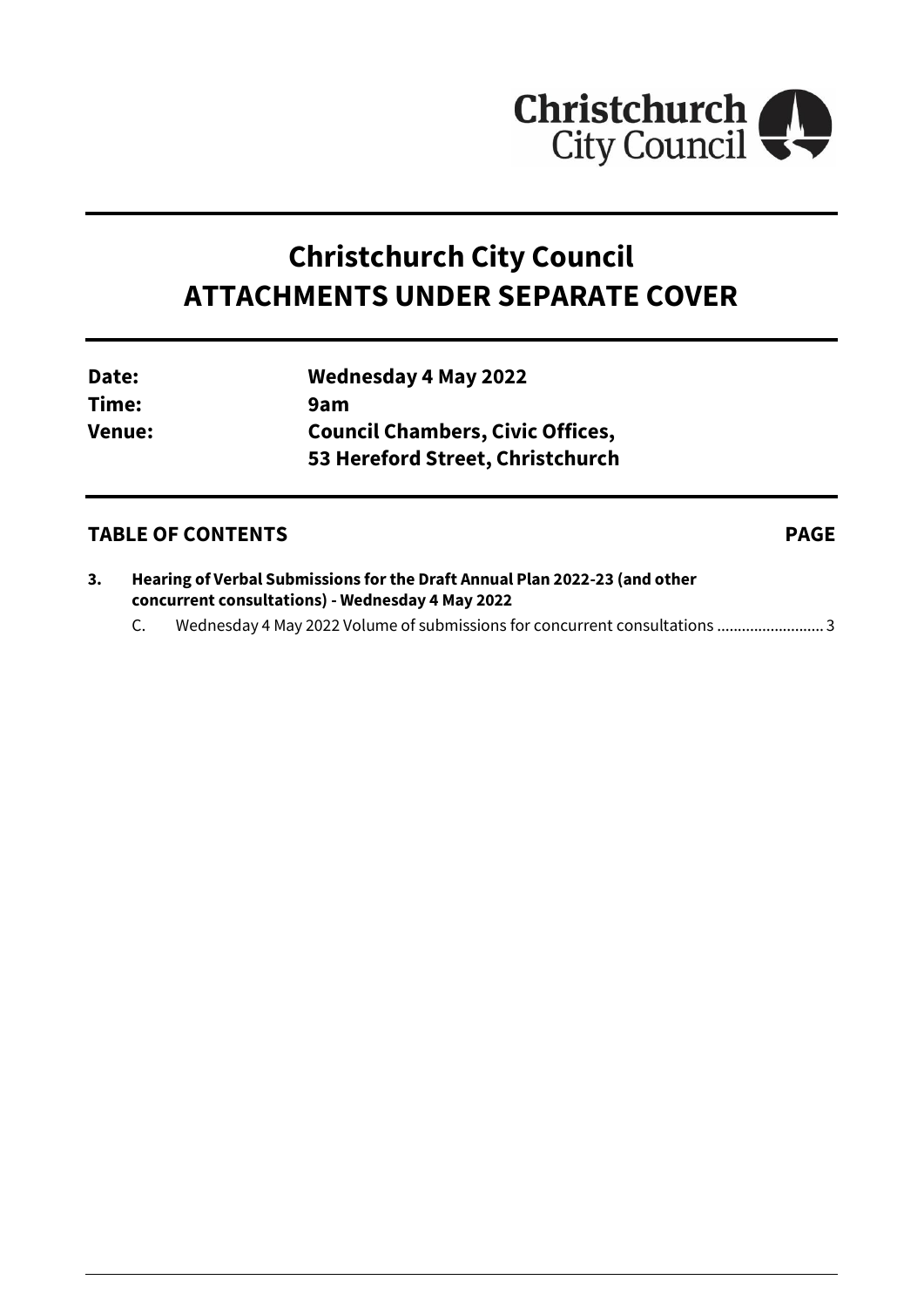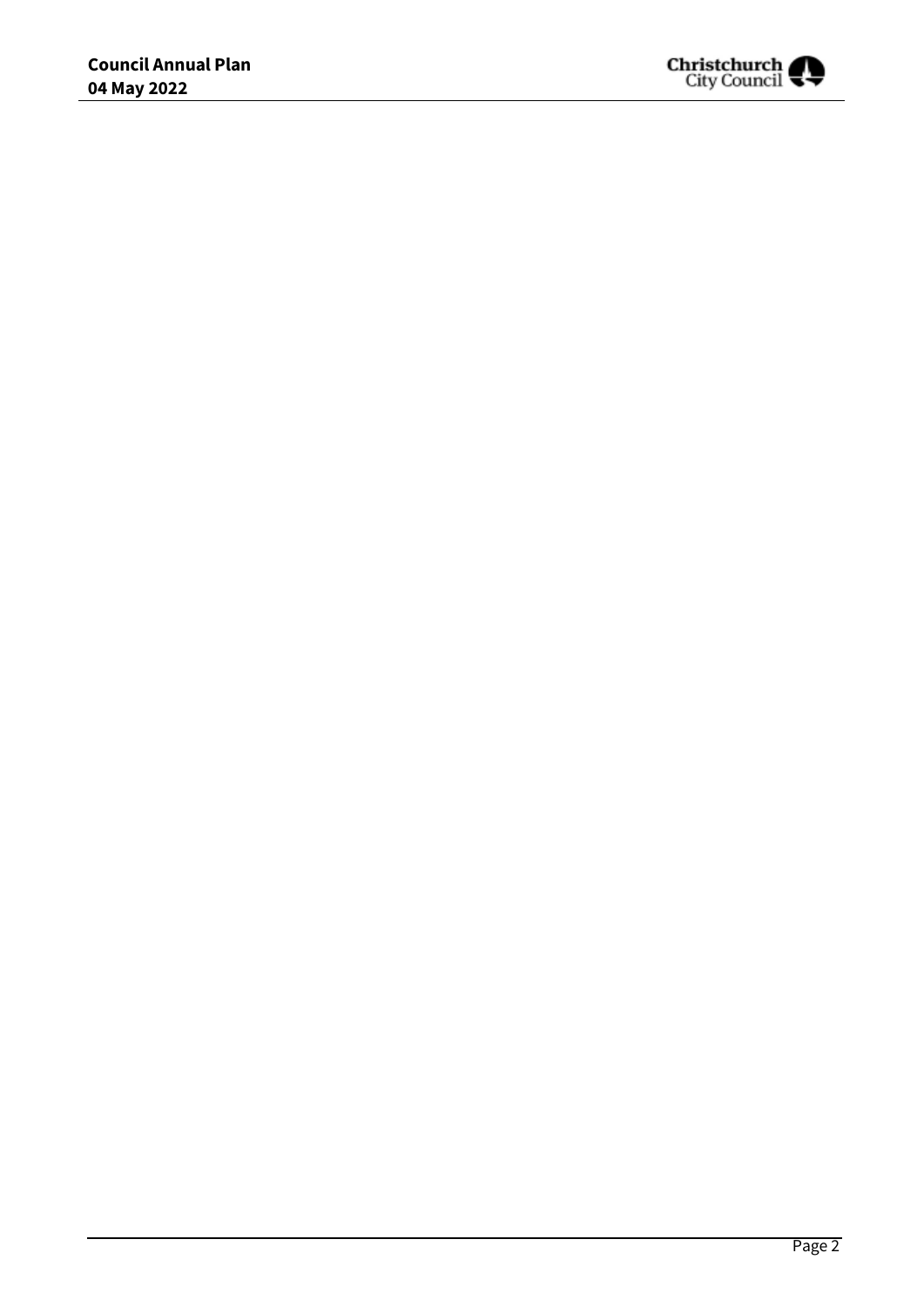<span id="page-2-0"></span>

| Submission<br>ID | What do you think about the<br>proposal to introduce a City                                                                                                                                                                                                                                                                                                                                                                                                                                                                                 | What do you think about the<br>proposal to introduce a new rates                                                                                                                                                                                                                                                                                                                                                                                                                                                                                                                                                                                                                       | Where else do you think this could<br>be applied and why? | Do you think that the Council<br>should investigate options for                                                                                                                                                                                                                                                                                                                                                                                                                                                                                                              | Yes, I would<br>like to speak            | Name                       |
|------------------|---------------------------------------------------------------------------------------------------------------------------------------------------------------------------------------------------------------------------------------------------------------------------------------------------------------------------------------------------------------------------------------------------------------------------------------------------------------------------------------------------------------------------------------------|----------------------------------------------------------------------------------------------------------------------------------------------------------------------------------------------------------------------------------------------------------------------------------------------------------------------------------------------------------------------------------------------------------------------------------------------------------------------------------------------------------------------------------------------------------------------------------------------------------------------------------------------------------------------------------------|-----------------------------------------------------------|------------------------------------------------------------------------------------------------------------------------------------------------------------------------------------------------------------------------------------------------------------------------------------------------------------------------------------------------------------------------------------------------------------------------------------------------------------------------------------------------------------------------------------------------------------------------------|------------------------------------------|----------------------------|
|                  | Vacant differential of 4 for central<br>city land with no active or<br>consented use?                                                                                                                                                                                                                                                                                                                                                                                                                                                       | remission for land kept in an<br>improved and maintained state?                                                                                                                                                                                                                                                                                                                                                                                                                                                                                                                                                                                                                        |                                                           | increasing rates on derelict central<br>city buildings, to ensure they<br>contribute fairly to overall rates                                                                                                                                                                                                                                                                                                                                                                                                                                                                 | to the<br><b>Hearings</b><br>Panel about |                            |
|                  |                                                                                                                                                                                                                                                                                                                                                                                                                                                                                                                                             |                                                                                                                                                                                                                                                                                                                                                                                                                                                                                                                                                                                                                                                                                        |                                                           | and to encourage them to<br>commence repair work?                                                                                                                                                                                                                                                                                                                                                                                                                                                                                                                            | my<br>submission                         |                            |
| 45794            | The Board supports the proposal to<br>increase rates on vacant central<br>city land, as an incentive for<br>developers to do something<br>productive with these valuable<br>properties.<br>The Board also encourages the<br>Council to explore financial<br>incentives to encourage<br>development, where development<br>occurs in a timely manner. It is also<br>relevant that development is<br>difficult at the moment due to a<br>shortage of building materials and<br>workers.                                                        | The Board's support for the vacant<br>land differential is on the basis that<br>property owners who keep their<br>vacant land in an attractive, well<br>maintained condition, will receive a<br>remission. The Board believes that<br>the provision for a remission is<br>essential to provide balance and<br>fairness to the policy.<br>The Board submits that the rates<br>remission is a great tool to<br>encourage people to invest in our<br>city centre. The Board endorse the<br>rationale for encouraging vacant<br>land to be used. We agree with the<br>statements in the consultation<br>material that vacant land can be an<br>eyesore and appear unsafe at night<br>time. |                                                           | The Board supports the intention<br>behind this suggestion for derelict<br>buildings, but suggests it would<br>need to be explored on a case by<br>case basis to avoid unintended<br>consequences. For example,<br>placing financial stress on an owner<br>with a genuine intention to<br>commence repair work could risk<br>undermining the intention of the<br>policy.<br>The Board also submits that any<br>costs incurred by the Council to<br>make a derelict building safe<br>should be fully recoverable with<br>interest by placing a covenant on<br>the land title. | Yes                                      | <b>Bridget</b><br>Williams |
| 45962            | The Board notes the new general<br>rate differential proposed for<br>vacant central city<br>land and accepts that this could<br>encourage owners to develop<br>vacant areas as well as<br>help to offset the increase of<br>residential rates.<br>The Board acknowledges the<br>difficult task the Council has to<br>balance the costs of<br>maintenance and development of<br>the city, particularly in these<br>difficult and uncertain<br>times including current rising<br>construction costs while keeping<br>rates at a level that is | The Board acknowledges the<br>difficult task the Council has to<br>balance the costs of<br>maintenance and development of<br>the city, particularly in these<br>difficult and uncertain<br>times including current rising<br>construction costs while keeping<br>rates at a level that is<br>affordable to residents. It urges<br>the Council to recognise, however,<br>that many<br>residents are currently suffering<br>significant financial hardship and to<br>provide support<br>where possible for those<br>struggling to pay increased rates. In                                                                                                                                |                                                           |                                                                                                                                                                                                                                                                                                                                                                                                                                                                                                                                                                              | No                                       | Debbie<br>Mora             |

Christchurch<br>City Council

| <b>Name</b>                | Name of<br>organisation                                               | Your role                                      |
|----------------------------|-----------------------------------------------------------------------|------------------------------------------------|
| <b>Bridget</b><br>Williams | Waimāero<br>Fendalton-<br>Waimairi-<br>Harewood<br>Community<br>Board | Chairperso<br>n                                |
| Debbie<br>Mora             | Waipuna<br>Halswell Hornby<br>Riccarton<br>Community<br>Board         | Chairperso<br>$n -$<br>Submission<br>Committee |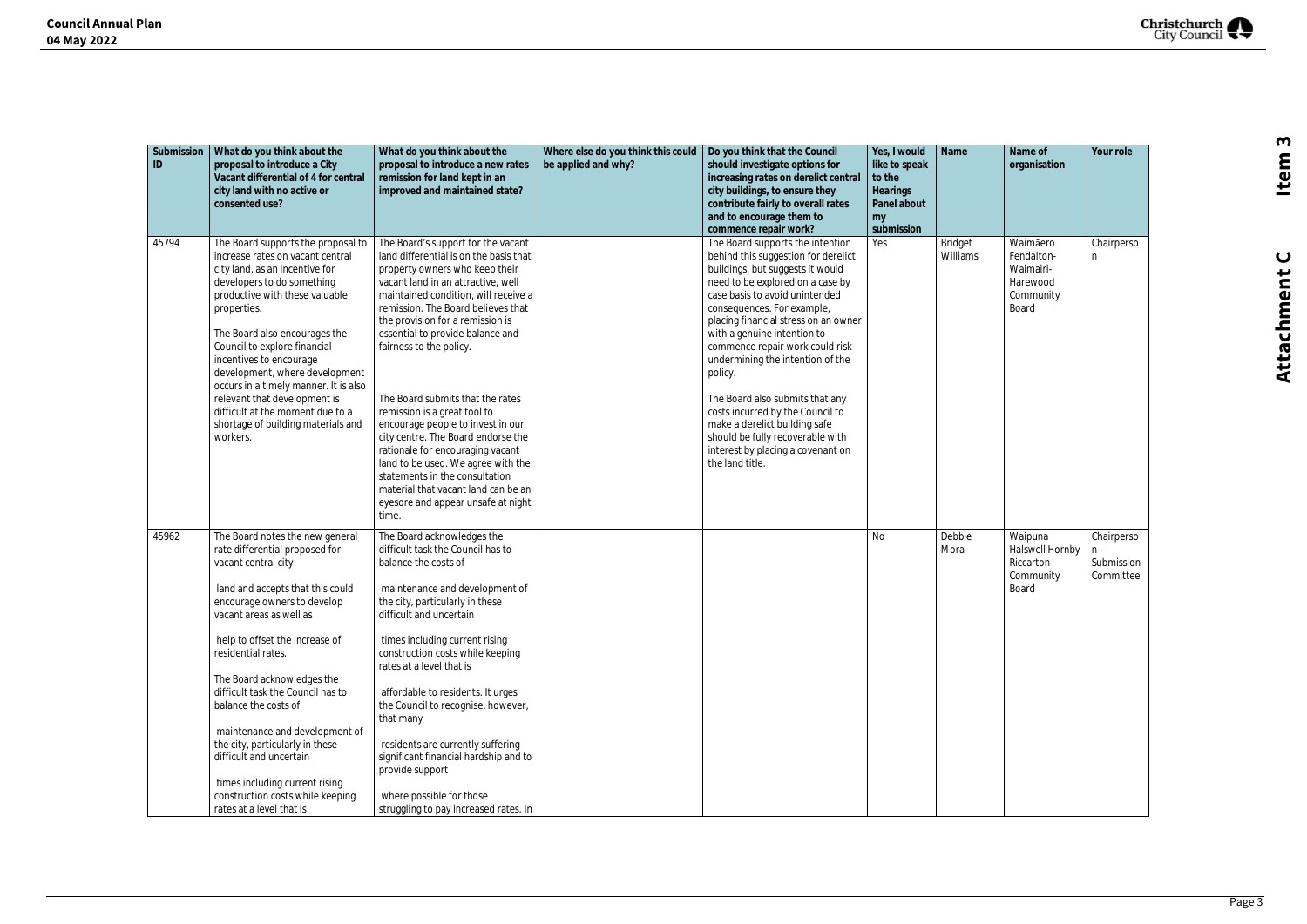| <b>Name</b> | Name of<br>organisation | Your role |
|-------------|-------------------------|-----------|
|             |                         |           |
|             |                         |           |
|             |                         |           |

| Submission<br>ID | What do you think about the<br>proposal to introduce a City<br>Vacant differential of 4 for central<br>city land with no active or<br>consented use?                                                                                                                                                                                                                                                                                                                                                           | What do you think about the<br>proposal to introduce a new rates<br>remission for land kept in an<br>improved and maintained state?<br>addition to the rates                                                            | Where else do you think this could<br>be applied and why? | Do you think that the Council<br>should investigate options for<br>increasing rates on derelict central<br>city buildings, to ensure they<br>contribute fairly to overall rates<br>and to encourage them to<br>commence repair work? | Yes, I would<br>like to speak<br>to the<br><b>Hearings</b><br>Panel about<br>my<br>submission | Name |
|------------------|----------------------------------------------------------------------------------------------------------------------------------------------------------------------------------------------------------------------------------------------------------------------------------------------------------------------------------------------------------------------------------------------------------------------------------------------------------------------------------------------------------------|-------------------------------------------------------------------------------------------------------------------------------------------------------------------------------------------------------------------------|-----------------------------------------------------------|--------------------------------------------------------------------------------------------------------------------------------------------------------------------------------------------------------------------------------------|-----------------------------------------------------------------------------------------------|------|
|                  | affordable to residents. It urges<br>the Council to recognise, however,<br>that many<br>residents are currently suffering<br>significant financial hardship and to<br>provide support<br>where possible for those<br>struggling to pay increased rates. In<br>addition to the rates<br>remission policy consideration<br>could be given to payment<br>schemes, deferral etc. with<br>residents made aware that staff<br>are available to discuss and<br>support access to the<br>options for payment of rates. | remission policy consideration<br>could be given to payment<br>schemes, deferral etc. with<br>residents made aware that staff<br>are available to discuss and<br>support access to the<br>options for payment of rates. |                                                           |                                                                                                                                                                                                                                      |                                                                                               |      |
|                  |                                                                                                                                                                                                                                                                                                                                                                                                                                                                                                                |                                                                                                                                                                                                                         |                                                           |                                                                                                                                                                                                                                      |                                                                                               |      |

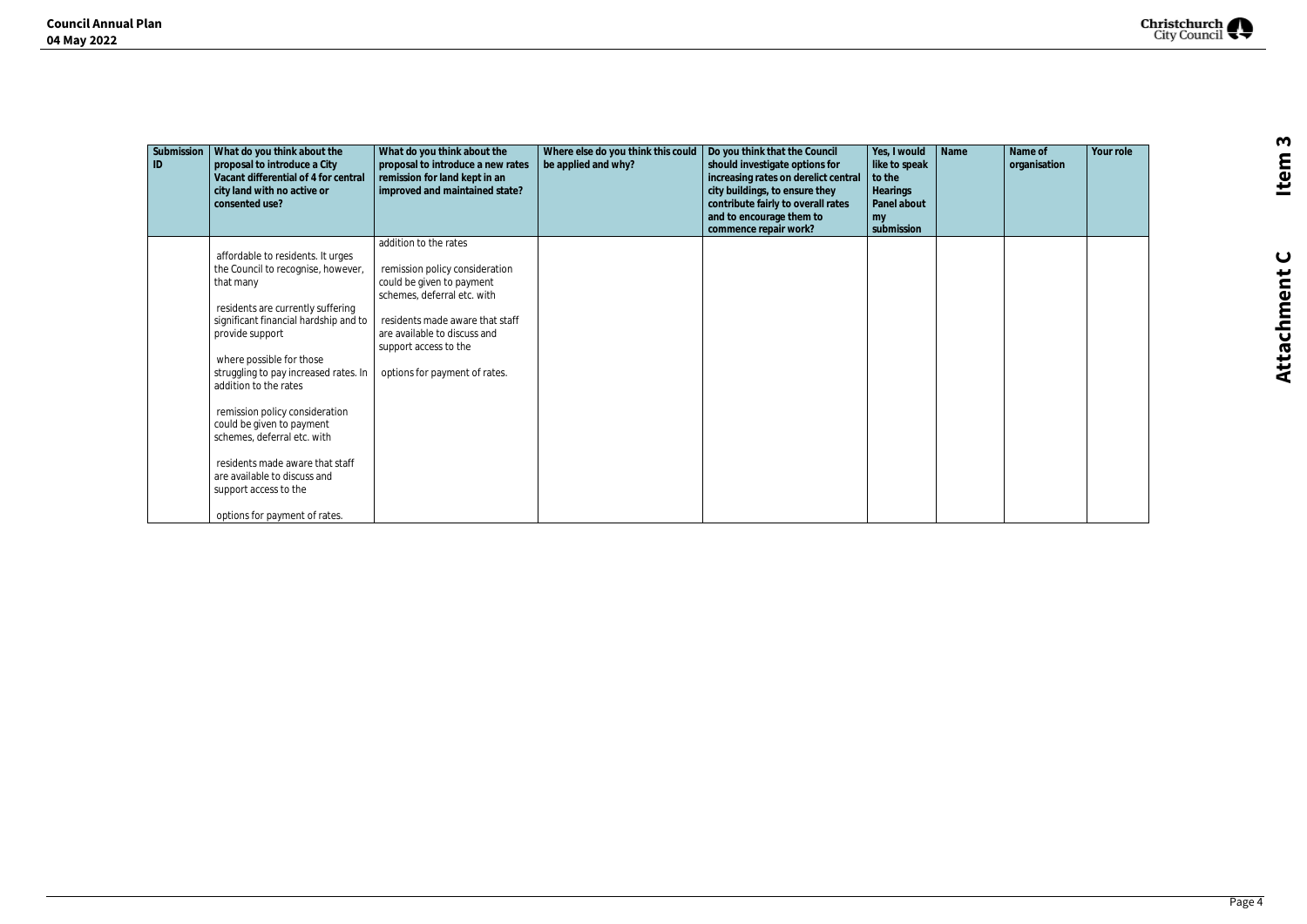| c<br>ξ<br>$\mathbf{a}^+$        |  |
|---------------------------------|--|
| d<br>ē<br>Į<br>¢<br>í<br>É<br>Ξ |  |

| Submission | What do you think about the          | What do you think about the       | Where else do you think this could $\vert$ Do you think that the Council |                                      | Yes, I would  | $\blacksquare$ Name | Name of         | Your role  |
|------------|--------------------------------------|-----------------------------------|--------------------------------------------------------------------------|--------------------------------------|---------------|---------------------|-----------------|------------|
| ID         | proposal to introduce a City         | proposal to introduce a new rates | be applied and why?                                                      | should investigate options for       | like to speak |                     | organisation    |            |
|            | Vacant differential of 4 for central | remission for land kept in an     |                                                                          | increasing rates on derelict central | to the        |                     |                 |            |
|            | city land with no active or          | improved and maintained state?    |                                                                          | city buildings, to ensure they       | Hearings      |                     |                 |            |
|            | consented use?                       |                                   |                                                                          | contribute fairly to overall rates   | Panel about   |                     |                 |            |
|            |                                      |                                   |                                                                          | and to encourage them to             | my            |                     |                 |            |
|            |                                      |                                   |                                                                          | commence repair work?                | submission    |                     |                 |            |
| 45960      | The Board is in support of a new     |                                   |                                                                          |                                      | No            | Bebe Frayle         | Waitai Coastal- | Submission |
|            | general rate differential for vacant |                                   |                                                                          |                                      |               |                     | Burwood         |            |
|            | central city land. We would like to  |                                   |                                                                          |                                      |               |                     | Community       | Committee  |
|            | see this approach extended to        |                                   |                                                                          |                                      |               |                     | Board           | Chairperso |
|            | other areas where landbanking is     |                                   |                                                                          |                                      |               |                     |                 |            |
|            | occurring, for example in New        |                                   |                                                                          |                                      |               |                     |                 |            |
|            | Brighton.                            |                                   |                                                                          |                                      |               |                     |                 |            |

| Submission   Do you |          | Comments - Please be as specific as possible to help us understand your views                                                      | First name | Last name | Name of organisation     | Your role   |
|---------------------|----------|------------------------------------------------------------------------------------------------------------------------------------|------------|-----------|--------------------------|-------------|
| l ID.               | support  |                                                                                                                                    |            |           |                          |             |
|                     | the      |                                                                                                                                    |            |           |                          |             |
|                     | proposed |                                                                                                                                    |            |           |                          |             |
|                     | changes? |                                                                                                                                    |            |           |                          |             |
| 45961               | Yes      | The Board is in support, in principle, of the proposed change to curbside collection rates that would allow multi-unit residential | Bebe       | Frayle    | Waitai Coastal-          | Submissions |
|                     |          | developments to opt out of kerbside collection, since they pay for this without being able to use it. We would like Council        |            |           | <b>Burwood Community</b> | Committee   |
|                     |          | assurance that waste management providers are required to provide for rubbish, recycling and green waste collection, as this is    |            |           | Board                    | Chairperson |
|                     |          | often not the case currently.                                                                                                      |            |           |                          |             |

## Christchurch<br>City Council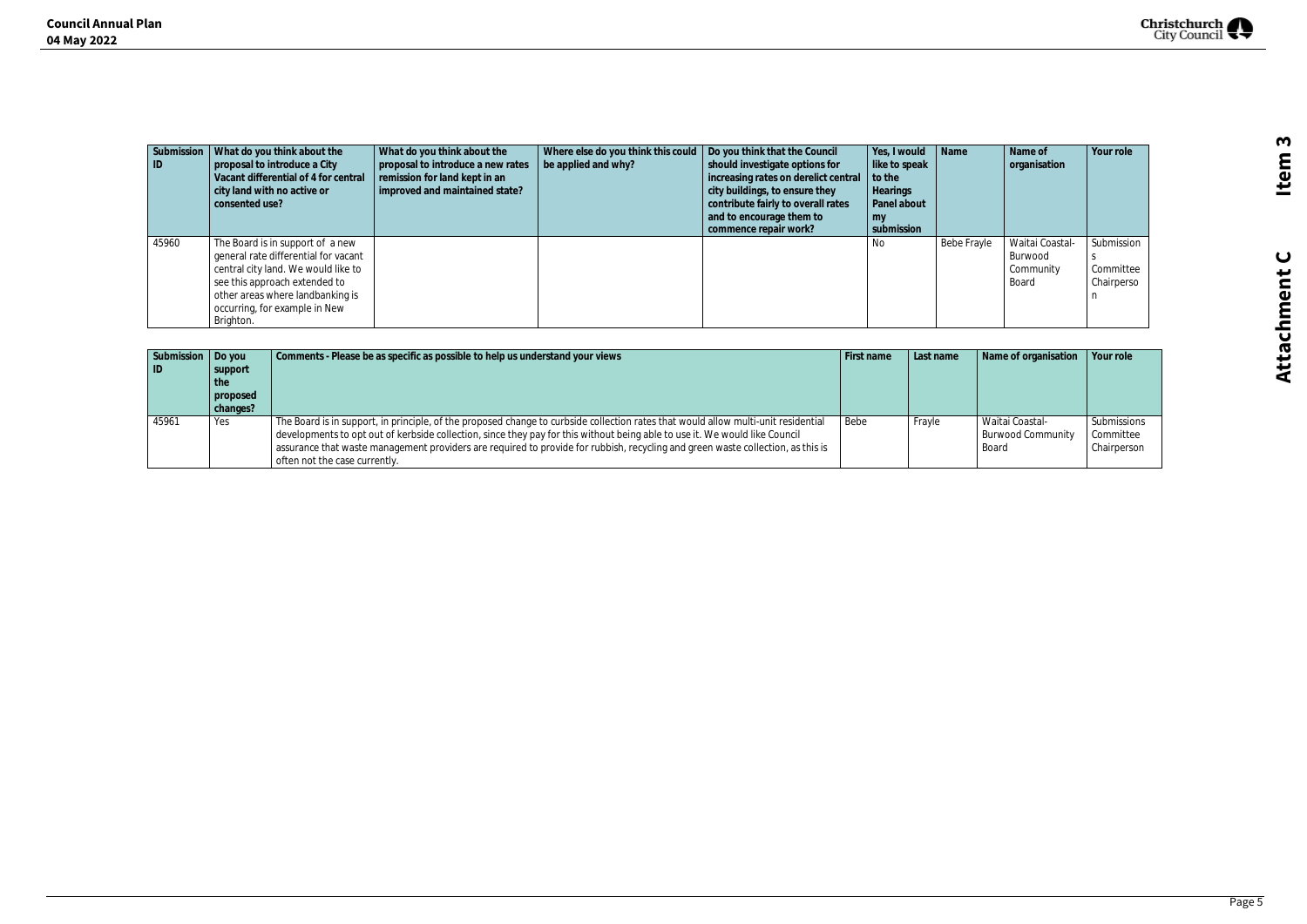Page 6

| Submission<br>l ID | Do you have any comments on the proposed new policy on Maori Freehold Land? Please be as specific as possible to<br>help us understand your views | Yes, I would like to speak to<br>the Hearings Panel about my<br>submission | <i>Name</i> | Name of<br>organisation                                         | Your role   |
|--------------------|---------------------------------------------------------------------------------------------------------------------------------------------------|----------------------------------------------------------------------------|-------------|-----------------------------------------------------------------|-------------|
| 45831              | Te Pātaka o Rākaihautū Banks Peninsula Community Board Submission<br>Attachment Below                                                             | Yes                                                                        | Tori Peden  | Te Pātaka o<br>Rākaihautū Banks<br>Peninsula<br>Community Board | Chairperson |

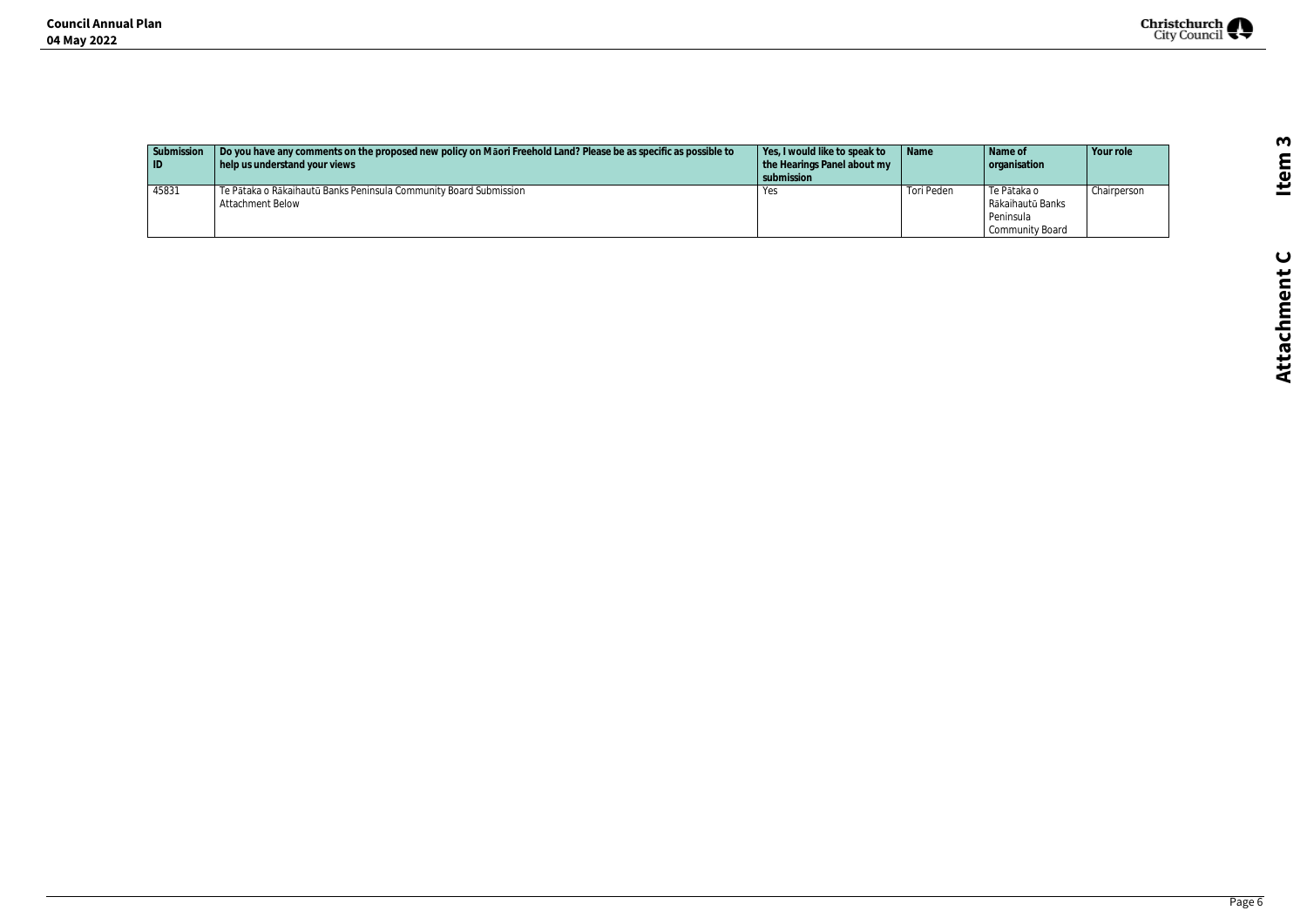#### Submission #45831

| To:            | Christchurch City Council<br>PO Box 73017<br>Christchurch 8156<br>Email: |
|----------------|--------------------------------------------------------------------------|
| Submission On: | Proposal for a New Policy on Maori Freehold Land                         |
| By:            | Te Pātaka o Rākaihautū Banks Peninsula Community Board                   |
| Contact:       |                                                                          |
|                |                                                                          |
|                |                                                                          |
| Date:          | 28 March 2022                                                            |

#### **1. INTRODUCTION**

The Te Pātaka o Rākaihautū/Banks Peninsula Community Board (the "Board") appreciates the opportunity to share its feedback with the Christchurch City Council on the proposal for a new policy on Māori Freehold Land.

The Board's statutory role is "to represent, and act as an advocate for, the interests of its community" and "to prepare an annual submission to the territorial authority for expenditure within the community" (Local Government Act 2002, Section 52). The Board is providing this submission in its capacity as a representative of the communities in the Banks Peninsula Ward – Akaroa, Ōhinehou Lyttelton, Te Waipapa Mount Herbert, and Wairewa Little River.

#### **2. SUBMISSION**

The Board is pleased to support the Council's proposal to update its policy on Māori freehold land to reflect the amendments made to the Local Government Act 2002 and the Local Government (Rating) Act 2002. The Board recognises that nearly all of the 163 rating units of Māori freehold land in the Christchurch City Council takiwā are located in the Banks Peninsula Ward, and believes the updated policy will better enable the Council to respond to the differences in ownership and use of Māori freehold land and encourage long term retention.

The Board believes that the 2021 legislation amending the Local Government Act 2002 and the Council's proposal to align its policy with the new requirements reflects the spirit of Te Tiriti o Waitangi and supports the principles set out in the Preamble to Te Ture Whenua Maori Act 1993. These changes are a reflection that land is a taonga tuku iho of special significance to Māori, and the Board fully supports the policy's goal of promoting the retention of that land in the hands of its owners, their whānau and their hapū.

#### Yours sincerely,



**Tori Peden** Chairperson Te Pātaka o Rākaihautū/Banks Peninsula Community Board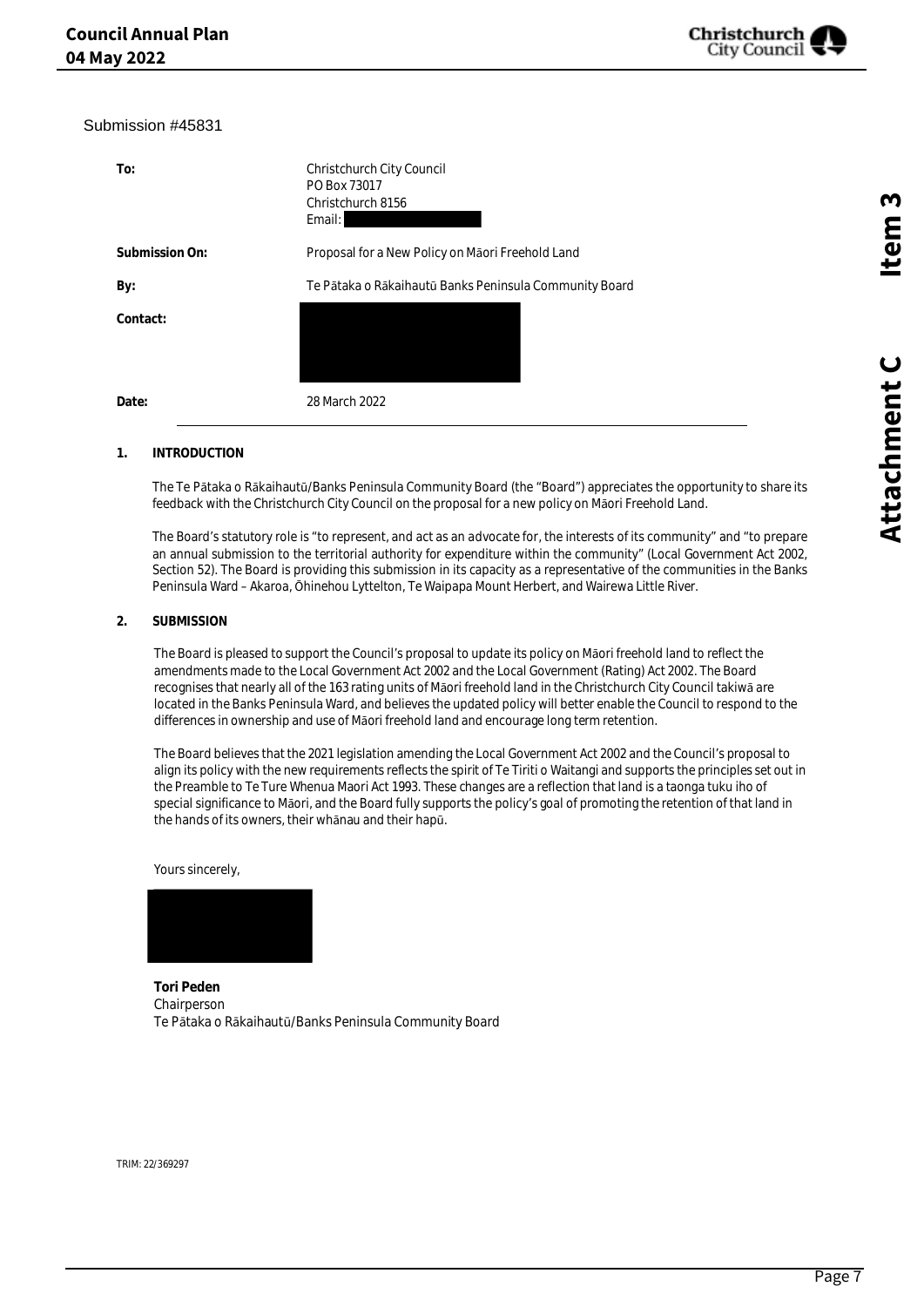| Submission<br>$ $ ID | What do you think about the<br>proposal to introduce a City<br>Vacant differential of 4 for central<br>city land with no active or<br>consented use? | What do you think about the<br>proposal to introduce a new rates<br>remission for land kept in an<br>improved and maintained state? | Where else do you think this could<br>be applied and why? | Do you think that the Council<br>should investigate options for<br>increasing rates on derelict central<br>city buildings, to ensure they<br>contribute fairly to overall rates<br>and to encourage them to<br>commence repair work? | Yes, I would<br>like to speak<br>to the<br><b>Hearings</b><br>Panel about<br>my<br>submission | Name             |
|----------------------|------------------------------------------------------------------------------------------------------------------------------------------------------|-------------------------------------------------------------------------------------------------------------------------------------|-----------------------------------------------------------|--------------------------------------------------------------------------------------------------------------------------------------------------------------------------------------------------------------------------------------|-----------------------------------------------------------------------------------------------|------------------|
| 45951                | Refer to Paragraph 16 in Draft<br>Annual Plan Submission:                                                                                            |                                                                                                                                     |                                                           |                                                                                                                                                                                                                                      | Yes                                                                                           | Leeann<br>Watson |
|                      | 16. The Chamber is strongly                                                                                                                          |                                                                                                                                     |                                                           |                                                                                                                                                                                                                                      |                                                                                               |                  |
|                      | opposed to the Council's                                                                                                                             |                                                                                                                                     |                                                           |                                                                                                                                                                                                                                      |                                                                                               |                  |
|                      | implementation of the new general                                                                                                                    |                                                                                                                                     |                                                           |                                                                                                                                                                                                                                      |                                                                                               |                  |
|                      | rate differential for vacant central                                                                                                                 |                                                                                                                                     |                                                           |                                                                                                                                                                                                                                      |                                                                                               |                  |
|                      | city land. It is not enabling for<br>business, and we would rather see                                                                               |                                                                                                                                     |                                                           |                                                                                                                                                                                                                                      |                                                                                               |                  |
|                      | support for central city developers                                                                                                                  |                                                                                                                                     |                                                           |                                                                                                                                                                                                                                      |                                                                                               |                  |
|                      | to be involved in decision making                                                                                                                    |                                                                                                                                     |                                                           |                                                                                                                                                                                                                                      |                                                                                               |                  |
|                      | and provided with incentives to                                                                                                                      |                                                                                                                                     |                                                           |                                                                                                                                                                                                                                      |                                                                                               |                  |
|                      | develop land rather than penalising                                                                                                                  |                                                                                                                                     |                                                           |                                                                                                                                                                                                                                      |                                                                                               |                  |
|                      | them. This is not a rate and should                                                                                                                  |                                                                                                                                     |                                                           |                                                                                                                                                                                                                                      |                                                                                               |                  |
|                      | not be described as one, it needs to<br>be renamed as a fine. We are                                                                                 |                                                                                                                                     |                                                           |                                                                                                                                                                                                                                      |                                                                                               |                  |
|                      | disappointed to see its inclusion                                                                                                                    |                                                                                                                                     |                                                           |                                                                                                                                                                                                                                      |                                                                                               |                  |
|                      | after previously submitting against                                                                                                                  |                                                                                                                                     |                                                           |                                                                                                                                                                                                                                      |                                                                                               |                  |
|                      | it.                                                                                                                                                  |                                                                                                                                     |                                                           |                                                                                                                                                                                                                                      |                                                                                               |                  |



| Name             | Name of<br>organisation                            | Your role          |
|------------------|----------------------------------------------------|--------------------|
| Leeann<br>Watson | Canterbury<br>Employers'<br>Chamber of<br>Commerce | Chief<br>Executive |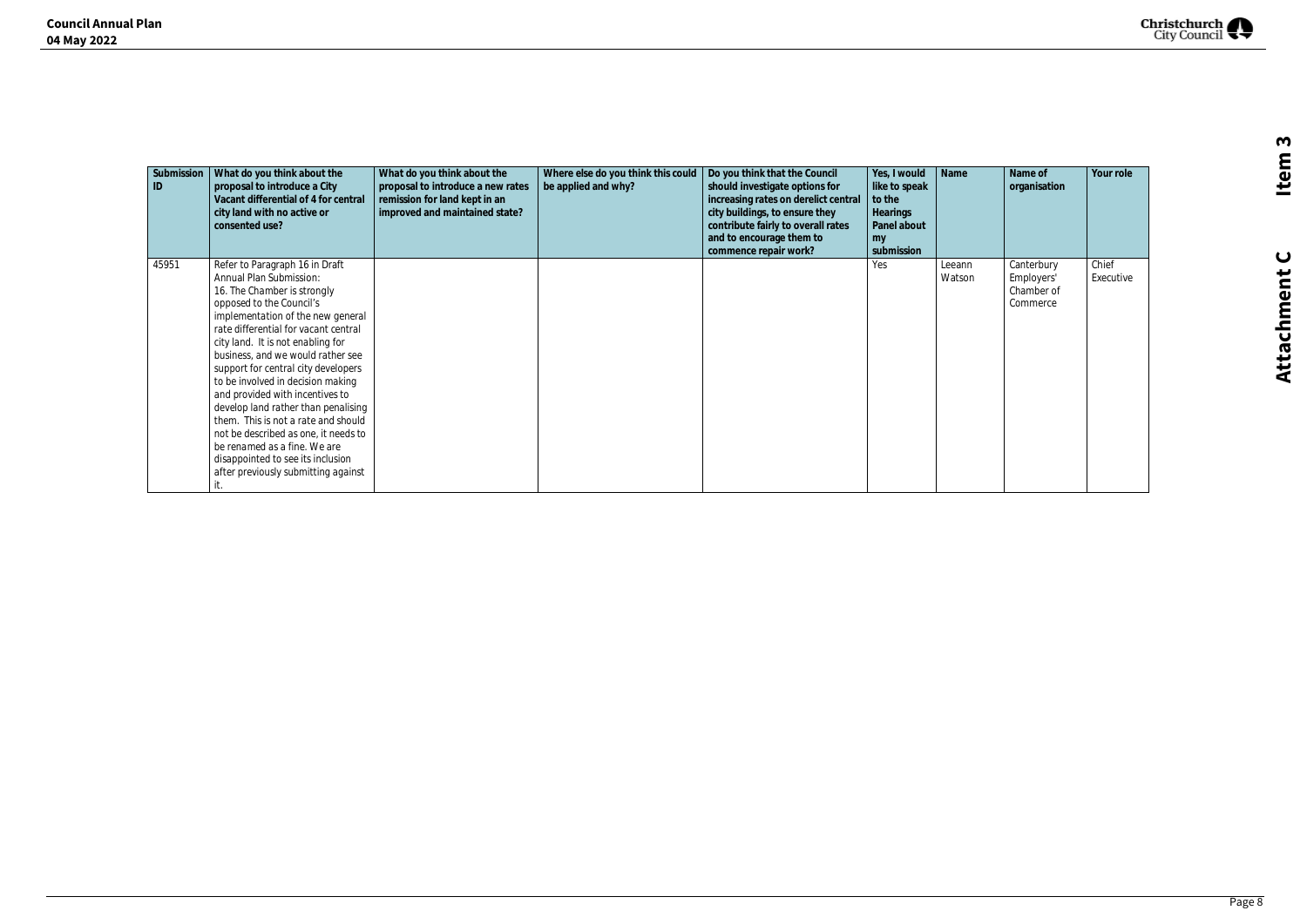| Submission<br>ID | What do you think about the<br>proposal to introduce a City<br>Vacant differential of 4 for central<br>city land with no active or<br>consented use? | What do you think about the<br>proposal to introduce a new rates<br>remission for land kept in an<br>improved and maintained state? | Where else do you think this could<br>be applied and why? | Do you think that the Council<br>should investigate options for<br>increasing rates on derelict central<br>city buildings, to ensure they<br>contribute fairly to overall rates<br>and to encourage them to | Yes, I would<br>like to speak<br>to the<br>Hearings<br>Panel about<br>my | Name                     | Name of<br>organisation                | Your role                             |
|------------------|------------------------------------------------------------------------------------------------------------------------------------------------------|-------------------------------------------------------------------------------------------------------------------------------------|-----------------------------------------------------------|-------------------------------------------------------------------------------------------------------------------------------------------------------------------------------------------------------------|--------------------------------------------------------------------------|--------------------------|----------------------------------------|---------------------------------------|
|                  |                                                                                                                                                      |                                                                                                                                     |                                                           | commence repair work?                                                                                                                                                                                       | submission                                                               |                          |                                        |                                       |
| 45988            | Does not adopt the Vacant Sites<br>rating differential ("the<br>differential");                                                                      |                                                                                                                                     |                                                           |                                                                                                                                                                                                             | Yes                                                                      | Sandimali<br>Gunawardena | <b>Property Council</b><br>New Zealand | South<br>Island<br>Committee<br>Chair |
|                  | If adopting the differential:                                                                                                                        |                                                                                                                                     |                                                           |                                                                                                                                                                                                             |                                                                          |                          |                                        |                                       |
|                  | • Defer the programme for a<br>further 12 months to enable<br>property owners to plan,                                                               |                                                                                                                                     |                                                           |                                                                                                                                                                                                             |                                                                          |                          |                                        |                                       |
|                  | and budget for, either the<br>differential or the required amenity<br>improvements;                                                                  |                                                                                                                                     |                                                           |                                                                                                                                                                                                             |                                                                          |                          |                                        |                                       |
|                  | . Provide further clarity on both<br>qualification and remission;                                                                                    |                                                                                                                                     |                                                           |                                                                                                                                                                                                             |                                                                          |                          |                                        |                                       |
|                  | • Adopt a grace period of 12-18<br>months from the acquisition of<br>sites to allow new                                                              |                                                                                                                                     |                                                           |                                                                                                                                                                                                             |                                                                          |                          |                                        |                                       |
|                  | owners to plan development;                                                                                                                          |                                                                                                                                     |                                                           |                                                                                                                                                                                                             |                                                                          |                          |                                        |                                       |
|                  | • Extend the exemption to capture<br>the early design stage of the<br>development cycle;                                                             |                                                                                                                                     |                                                           |                                                                                                                                                                                                             |                                                                          |                          |                                        |                                       |
|                  | • Lead by example by ensuring that<br>all vacant sites it owns or controls<br>are kept well                                                          |                                                                                                                                     |                                                           |                                                                                                                                                                                                             |                                                                          |                          |                                        |                                       |
|                  | maintained in accordance with the<br>proposed policy; and                                                                                            |                                                                                                                                     |                                                           |                                                                                                                                                                                                             |                                                                          |                          |                                        |                                       |
|                  | • Promote the thinking behind the<br>proposal in terms of the impacts of<br>unmaintained sites                                                       |                                                                                                                                     |                                                           |                                                                                                                                                                                                             |                                                                          |                          |                                        |                                       |
|                  | in the CBD and by providing                                                                                                                          |                                                                                                                                     |                                                           |                                                                                                                                                                                                             |                                                                          |                          |                                        |                                       |

# Christchurch<br>City Council